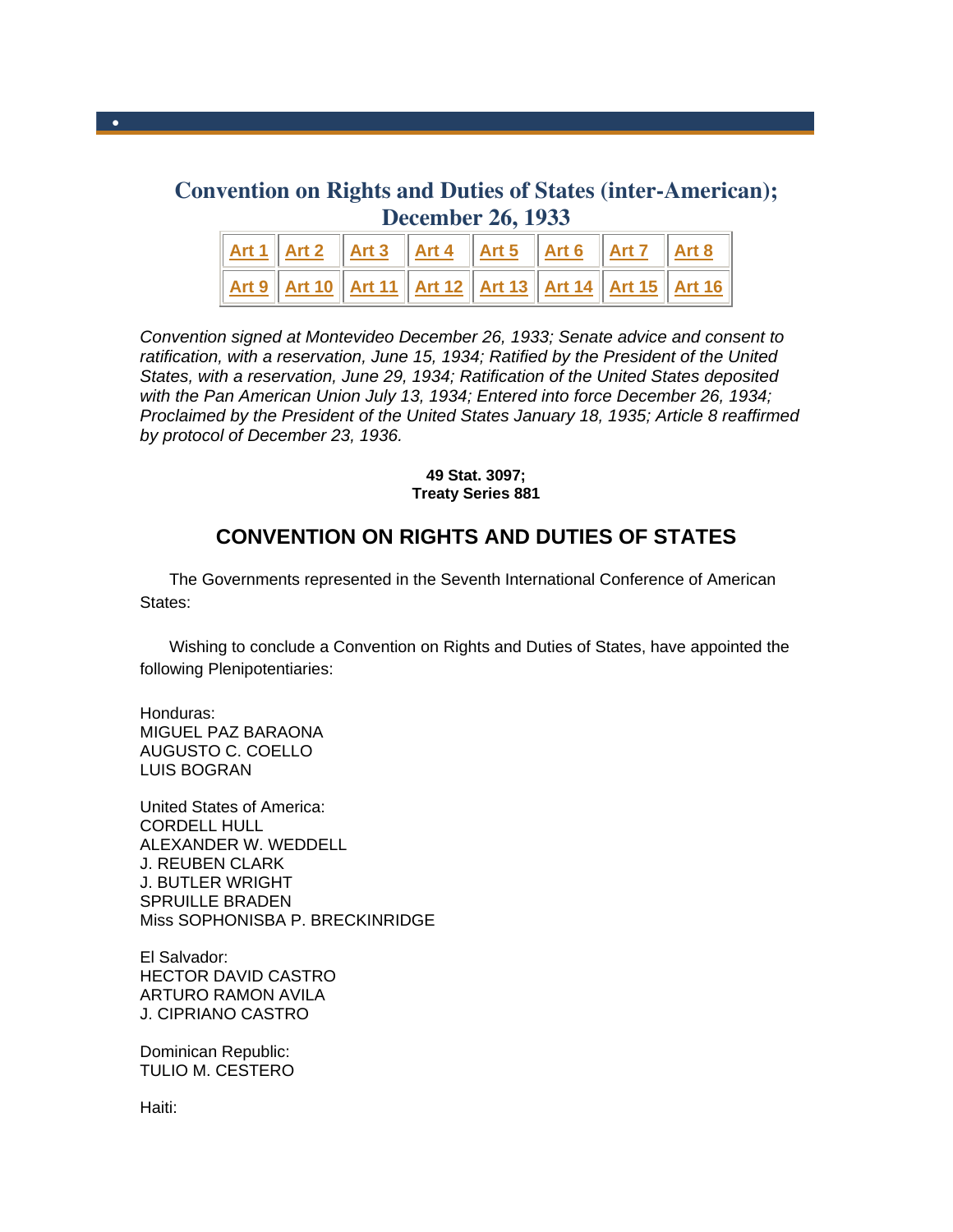JUSTIN BARAU FRANCIS SALGADO ANTOINE PIERRE-PAUL EDMOND MANGONES

Argentina: CARLOS SAAVEDRA LAMAS JUAN F. CAFFERATA RAMON S. CASTILLO CARLOS BREBBIA ISIDORO RUIZ MORENO LUIS A. PODESTA COSTA RAUL PREBISCH DANIEL ANTOKOLETZ

Venezuela: CESAR ZUMETA LUIS CHURTON JOSE RAFAEL MONTTLLA

Uruguay: ALBERTO MANE JUAN JOSE AMEZAGA JOSE G. ANTUNA JUAN CARLOS BLANCO Senora SOFIA A. V. DE DEMICHELI MARTIN R. ECHEGOYEN LUIS ALBERTO DE HERRERA PEDRO MANINI RIOS MATEO MARQUES CASTRO RODOLFO MEZZERA OCTAVIO MORAT6 LUIS MORQUIO TEOFILO PINEYRO CHAIN DARDO REGULES JOSE SERRATO JOSE PEDRO VARELA

Paraguay: JUSTO PASTOR BENITEZ GERONIMO RIART HORACIO A. FERNANDEZ Senorita MARIA F. GONZALEZ

Mexico: JOSE MANUEL PUIG CASAURANC ALFONSO REYES BASILIO VADILLO GENARO V. VASQUEZ ROMEO ORTEGA MANUEL J. SIERRA EDUARDO SUAREZ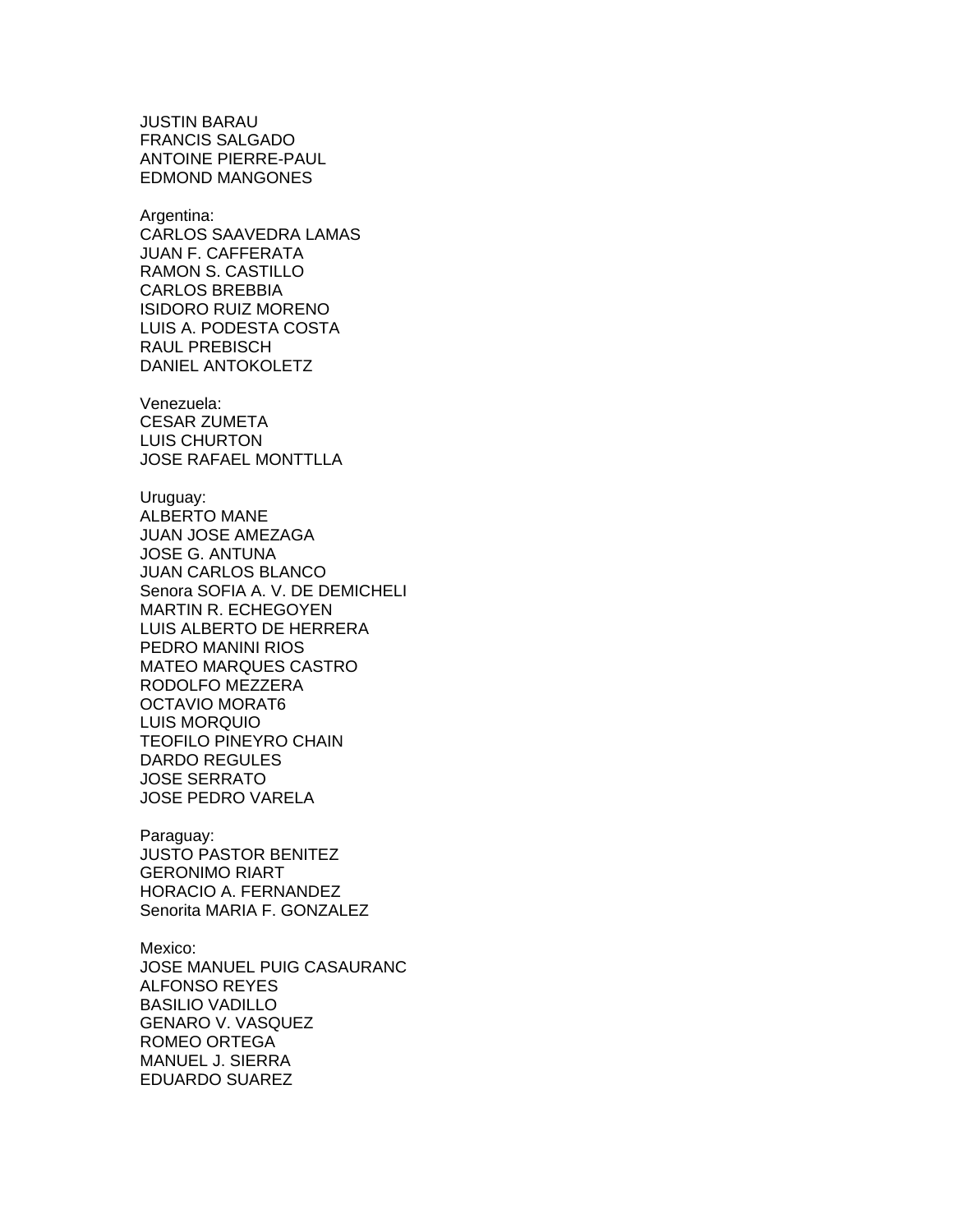Panama: J. D. AROSEMENA EDUARDO E. HOLGUIN OSCAR R. MULLER MAGIN PONS

Bolivia: CASTO ROJAS DAVID ALVESTEGUI ARTURO PINTO ESCALIER

Guatemala: ALFREDO SKINNER KLEE JOSE GONZALEZ CAMPO CARLOS SALAZAR MANUEL ARROYO

Brazil: AFRANIO DE MELLO FRANCO LUCILLO A DA CUNHA BUENO FRANCISCO LUIS DA SILVA CAMPOS GILBERTO AMADO CARLOS CHAGAS SAMUEL RIBEIRO

Ecuador: AUGUSTO AGUIRRE APARICIO HUMBERTO ALBORNOZ ANTONIO PARRA CARLOS PUIG VILASSAR ARTURO SCARONE

Nicaragua: LEONARDO ARGUELLO MANUEL CORDERO REYES CARLOS CUADRA PASOS

Colombia: ALFONSO LOPEZ RAIMUNDO RIVAS JOSE CAMACEO CARRENO

Chile: MIGUEL CRUCHAGA TOCORNAL OCTAVIO SENORET SILVA GUSTAVO RIVERA JOSE RAMON GUTIERREZ FELIX NIETO DEL RIO FRANCISCO FIGUEROA SANCHEZ BENJAMIN COHEN

Peru: ALFREDO SOLE Y MURO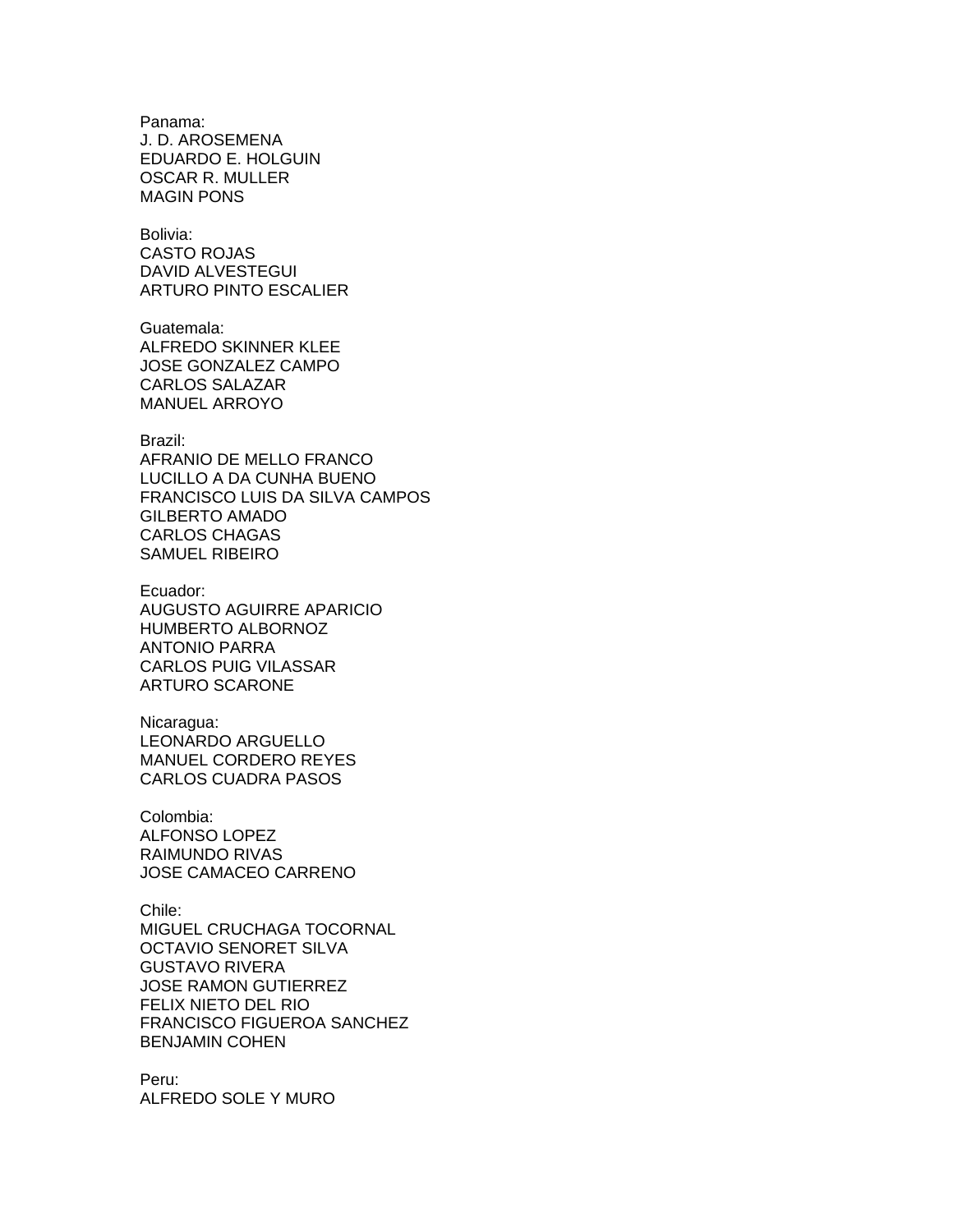FELIPE BARREDA LAOS LUIS FERNAN CISNEROS

Cuba: ANGEL ALBERTO GIRAUDY HERMINIO PORTELL VILA ALFREDO NOGUEIRA

Who, after having exhibited their Full Powers, which were found to be in good and due order, have agreed upon the following:

## **ARTICLE 1**

The state as a person of international law should possess the following qualifications: a ) a permanent population; b ) a defined territory; c ) government; and d) capacity to enter into relations with the other states.

#### **ARTICLE 2**

The federal state shall constitute a sole person in the eyes of international law.

#### **ARTICLE 3**

The political existence of the state is independent of recognition by the other states. Even before recognition the state has the right to defend its integrity and independence, to provide for its conservation and prosperity, and consequently to organize itself as it sees fit, to legislate upon its interests, administer its services, and to define the jurisdiction and competence of its courts.

The exercise of these rights has no other limitation than the exercise of the rights of other states according to international law.

#### **ARTICLE 4**

States are juridically equal, enjoy the same rights, and have equal capacity in their exercise. The rights of each one do not depend upon the power which it possesses to assure its exercise, but upon the simple fact of its existence as a person under international law.

## **ARTICLE 5**

The fundamental rights of states are not susceptible of being affected in any manner whatsoever.

## **ARTICLE 6**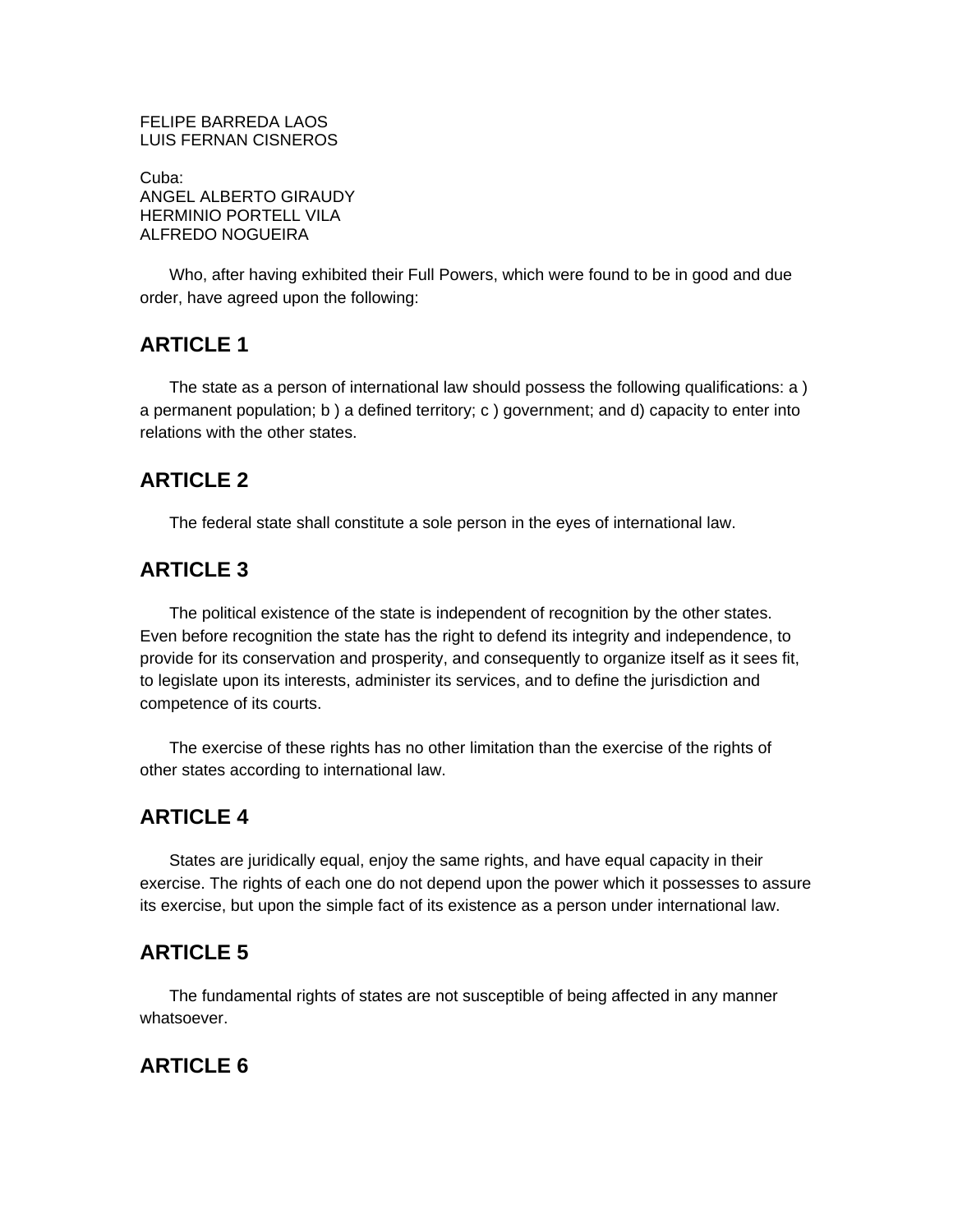The recognition of a state merely signifies that the state which recognizes it accepts the personality of the other with all the rights and duties determined by international law. Recognition is unconditional and irrevocable.

#### **ARTICLE 7**

The recognition of a state may be express or tacit. The latter results from any act which implies the intention of recognizing the new state.

#### **ARTICLE 8**

No state has the right to intervene in the internal or external affairs of another.

## **ARTICLE 9**

The jurisdiction of states within the limits of national territory applies to all the inhabitants.

Nationals and foreigners are under the same protection of the law and the national authorities and the foreigners may not claim rights other or more extensive than those of the nationals.

# **ARTICLE 10**

The primary interest of states is the conservation of peace. Differences of any nature which arise between them should be settled by recognized pacific methods.

# **ARTICLE 11**

The contracting states definitely establish as the rule of their conduct the precise obligation not to recognize territorial acquisitions or special advantages which have been obtained by force whether this consists in the employment of arms, in threatening diplomatic representations, or in any other effective coercive measure. The territory of a state is inviolable and may not be the object of military occupation nor of other measures of force imposed by another state directly or indirectly or for any motive whatever even temporarily.

## **ARTICLE 12**

The present Convention shall not affect obligations previously entered into by the High Contracting Parties by virtue of international agreements.

## **ARTICLE 13**

The present Convention shall be ratified by the High Contracting Parties in conformity with their respective constitutional procedures. The Minister of Foreign Affairs of the Republic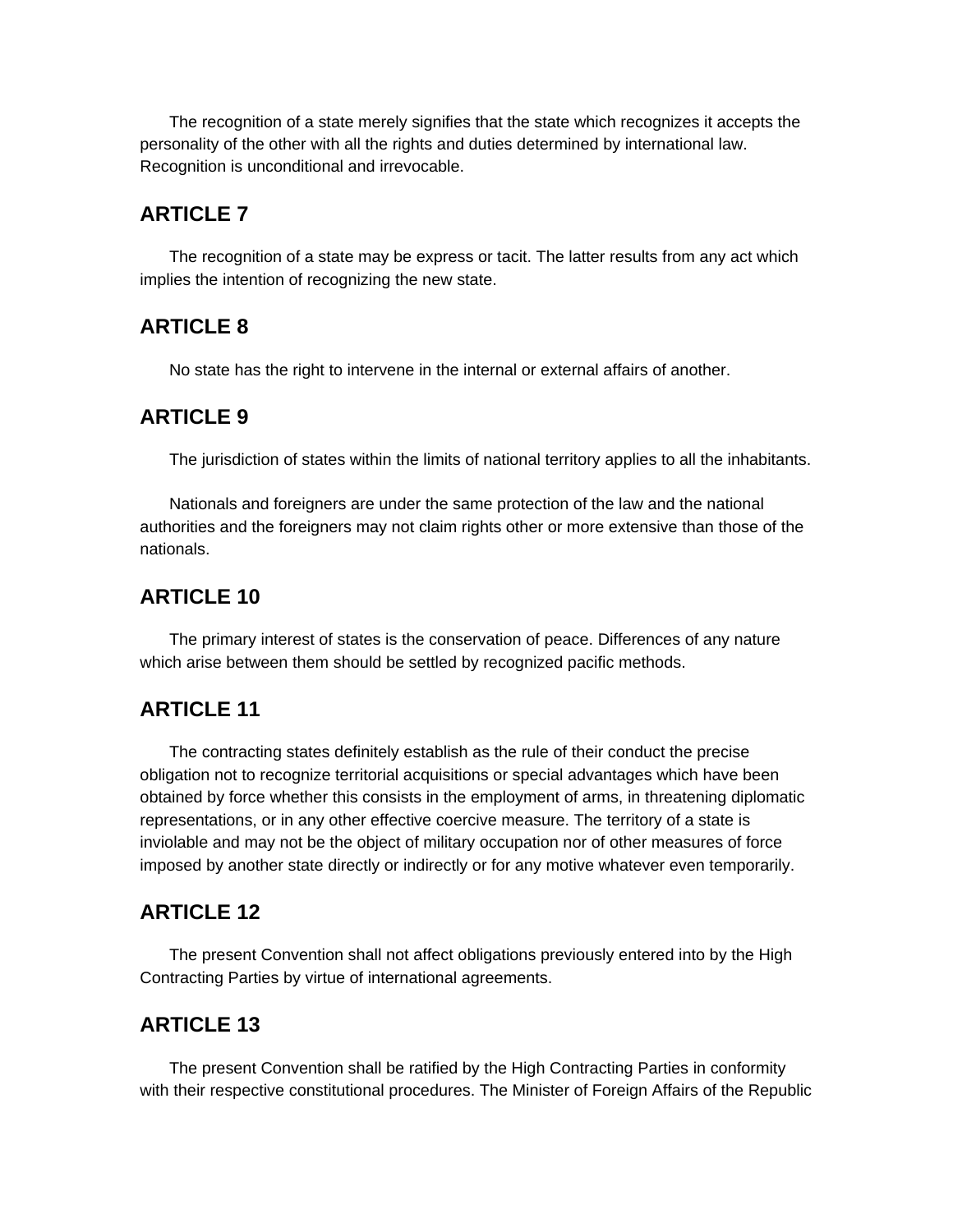of Uruguay shall transmit authentic certified copies to the governments for the aforementioned purpose of ratification. The instrument of ratification shall be deposited in the archives of the Pan American Union in Washington, which shall notify the signatory governments of said deposit. Such notification shall be considered as an exchange of ratifications.

# **ARTICLE 14**

The present Convention will enter into force between the High Contracting Parties in the order in which they deposit their respective ratifications.

## **ARTICLE 15**

The present Convention shall remain in force indefinitely but may be denounced by means of one year's notice given to the Pan American Union, which shall transmit it to the other signatory governments. After the expiration of this period the Convention shall cease in its effects as regards the party which denounces but shall remain in effect for the remaining High Contracting Parties.

# **ARTICLE 16**

The present Convention shall be open for the adherence and accession of the States which are not signatories. The corresponding instruments shall be deposited in the archives of the Pan American Union which shall communicate them to the other High Contracting Parties.

In witness whereof, the following Plenipotentiaries have signed this Convention in Spanish, English, Portuguese and French and hereunto affix their respective seals in the city of Montevideo, Republic of Uruguay, this 26th day of December, 1933.

## **RESERVATIONS**

The Delegation of the United States of America, in signing the Convention on the Rights and Duties of States, does so with the express reservation presented to the Plenary Session of the Conference on December 22, 1933, which reservation reads as follows:

The Delegation of the United States, in voting "yes" on the final vote on this committee recommendation and proposal, makes the same reservation to the eleven articles of the project or proposal that the United States Delegation made to the first ten articles during the final vote in the full Commission, which reservation is in words as follows:

"The policy and attitude of the United States Government toward every important phase of international relationships in this hemisphere could scarcely be made more clear and definite than they have been made by both word and action especially since March 4. I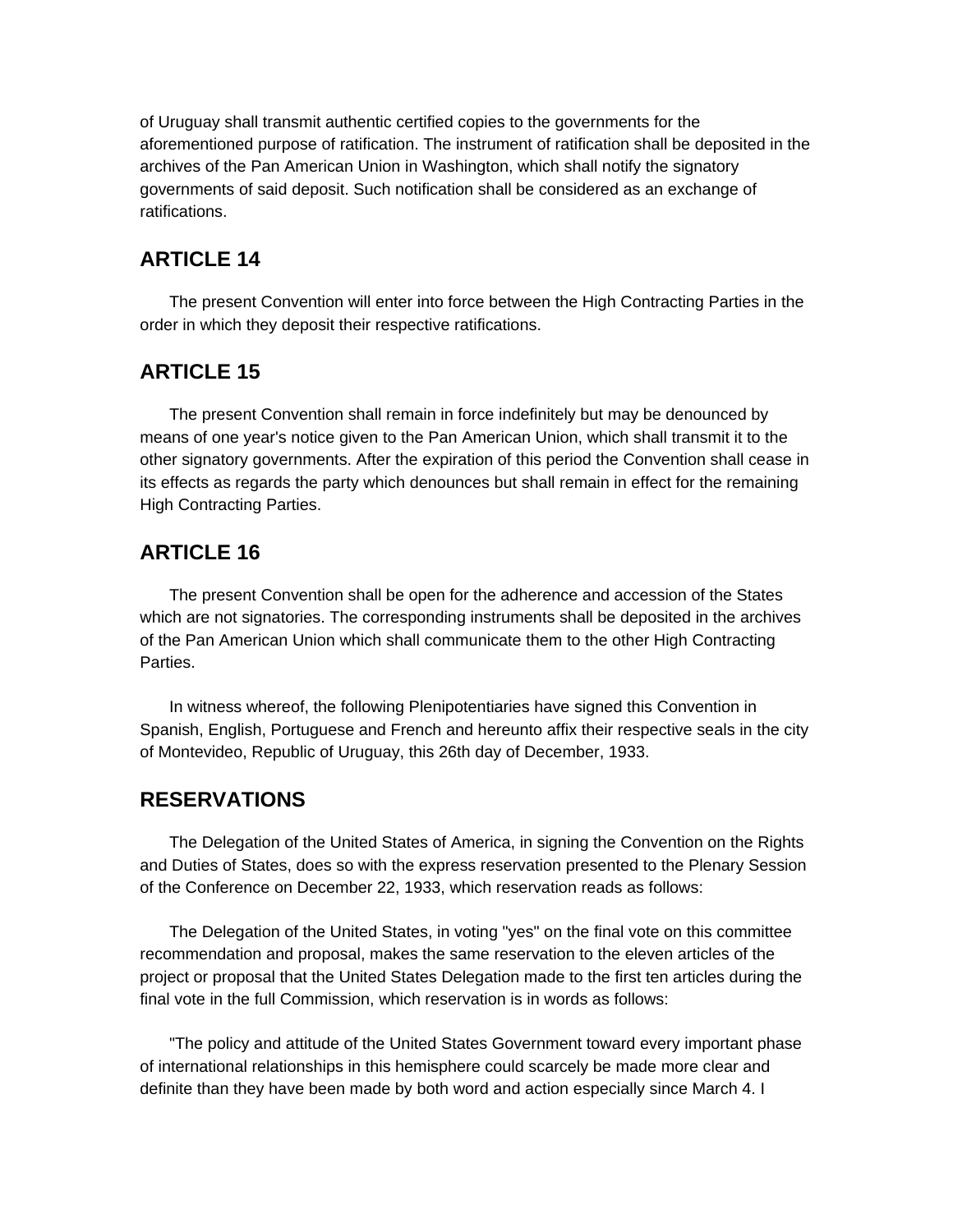[Secretary of State Cordell Hull, chairman of U.S. delegation] have no disposition therefore to indulge in any repetition or rehearsal of these acts and utterances and shall not do so. Every observing person must by this time thoroughly understand that under the Roosevelt Administration the United States Government is as much opposed as any other government to interference with the freedom, the sovereignty, or other internal affairs or processes of the governments of other nations.

"In addition to numerous acts and utterances in connection with the carrying out of these doctrines and policies, President Roosevelt, during recent weeks, gave out a public statement expressing his disposition to open negotiations with the Cuban Government for the purpose of dealing with the treaty which has existed since 1903. I feel safe in undertaking to say that under our support of the general principle of non-intervention as has been suggested, no government need fear any intervention on the part of the United States under the Roosevelt Administration. I think it unfortunate that during the brief period of this Conference there is apparently not time within which to prepare interpretations and definitions of these fundamental terms that are embraced in the report. Such definitions and interpretations would enable every government to proceed in a uniform way without any difference of opinion or of interpretations. I hope that at the earliest possible date such very important work will be done. In the meantime in case of differences of interpretations and also until they (the proposed doctrines and principles) can be worked out and codified for the common use of every government, I desire to say that the United States Government in all of its international associations and relationships and conduct will follow scrupulously the doctrines and policies which it has pursued since March 4 which are embodied in the different addresses of President Roosevelt since that time and in the recent peace address of myself on the 15th day of December before this Conference and in the law of nations as generally recognized and accepted".

The delegates of Brazil and Peru recorded the following private vote with regard to article 11: "That they accept the doctrine in principle but that they do not consider it codifiable because there are some countries which have not yet signed the Anti-War Pact of Rio de Janeiro 4 of which this doctrine is a part and therefore it does not yet constitute positive international law suitable for codification".

Honduras: M. PAZ BARAONA AUGUSTO C. COELLO Luls BOGRXN

United States of America: ALEXANDER W. WEDDELL J. BUTLER WRIGUT

El Salvador: HECTOR DAVID CASTRO ARTURO R. AVILA

Dominican Republic: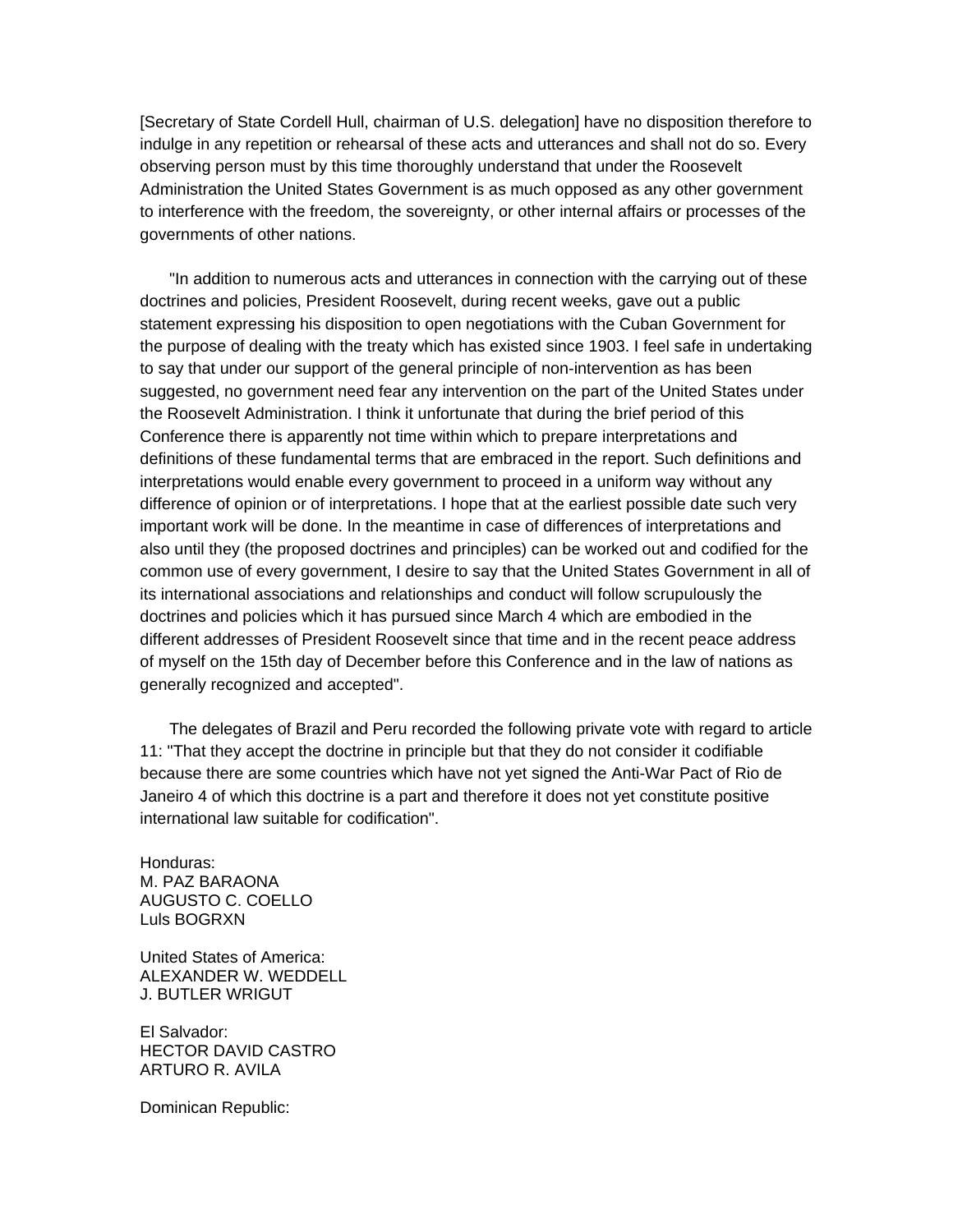#### TULIO M. CESTERO

Haiti: J. BARAU F. SALGADO EDMOND MANGONES A. PRRE. PAUL

Argentina: CARLOS SAAVEDRA LAMAS JUAN F. CAFFERATA RAMON S. CASTILLO I. Rulz MORENO L. A. PODESTA COSTA D. ANTOKOLETZ

Venezuela: LUIS CHURION J. R. MONTILLA

Uruguay: A. MANE JOSE PEDRO VARELA MATEO MARQuEs CASTRO DARDO REGULES SOFIA ALVAREZ VIGNOLI DE DEMICIIELI TEOFILO PINEYRO CHAIN LUIS A. DE HERRERA MARTIN R. EcnEcoYEN JOSE G. ANTUNA J. C. BLANCO PEDRO MANINI RIOS RODOLFO MEZZERA OCTAVTO MORATO LUIS MOROQUIO JOSE SERRATO

Paraguay: JUSTO PASTOR BENITEZ MARIA F. GONZALEZ

Mexico: B. VADILLO M. J. STERRA EDUARDO SUAREZ

Panama: J. D. AROSEMENA MAGIN PONS EDUARDO E. HOLGUIN

Guatemala: M. ARROYO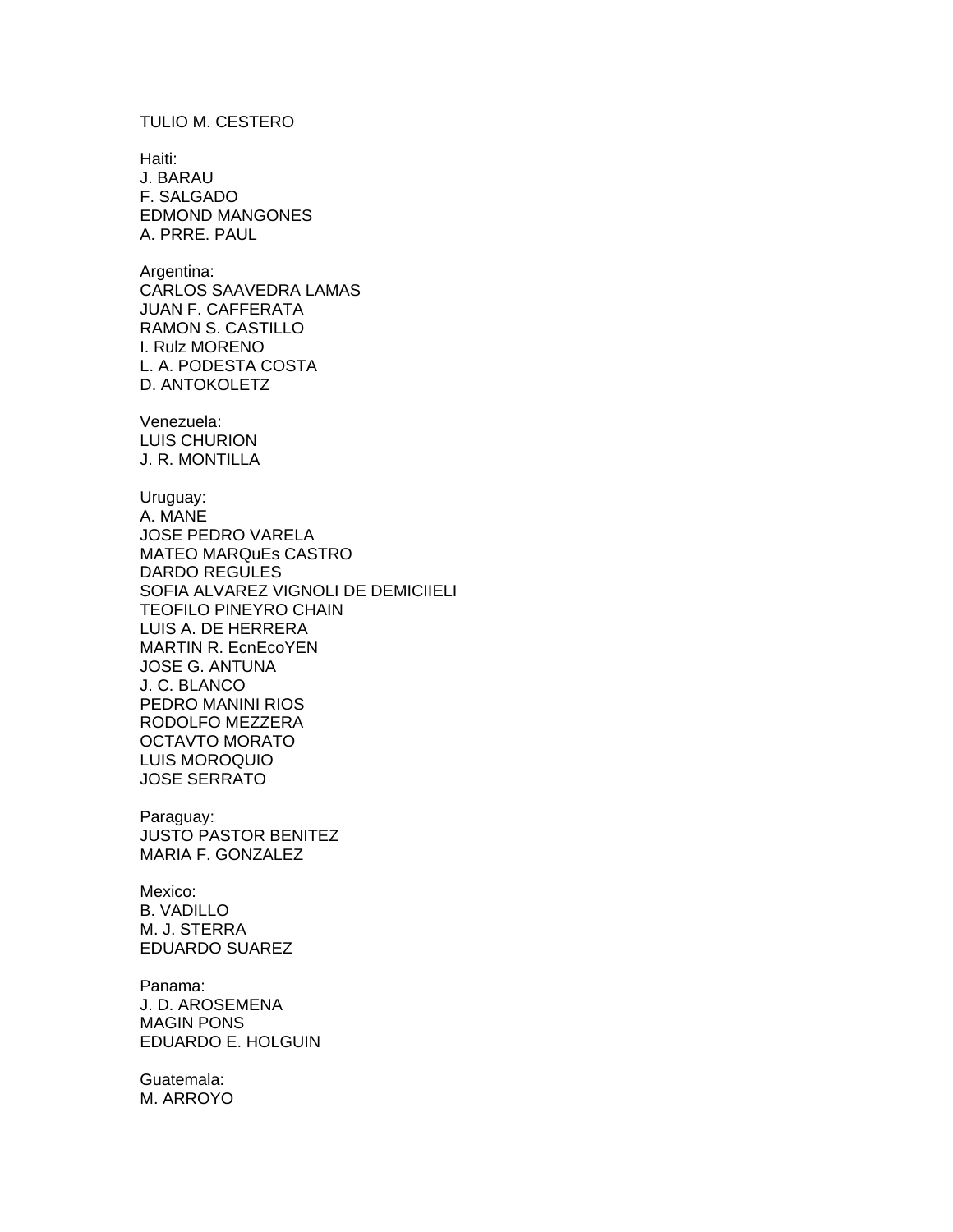Brazil: LUCILLO A. DA CUNHA BUENO GILBERTO AMADO

Ecuador: A. AGUIRRE APARICIO H. ALBORNOZ ANTONIO PARRA V. C. PUIG V. ARTURO SCARONE

Nicaragua: LEONARDO ARGUELLO M. CORDERO REYES CARLOS CUADRA PASOS

Colombia: ALFONSO LOPEZ RAIMUNDO RIVAS

Chile: MIGUEL CRUCHAGA J. RAMON GUTIERREZ F. FIGUEROA F. NIETO DEL RIO B. COHEN

Peru: (with the reservation set forth) ALFREDO SOLF Y MURO

Cuba: ALBERTO GIRAUDY HERMINIO PORTELL VILA ING. NOGUEIRA

> Source: Treaties and Other International Agreements of the United States of America 1776-1949 Compiled under the direction of Charles I. Bevans LL.B. Assistant Legal Advisor Department of State Volume 3 Multilateral 1931-1945 Department of State Publication 8484 Washington, DC : Government Printing Office, 1969

| Avalon<br>Home | <b>Document</b><br><b>Collections</b> | Ancient<br>4000bce<br>$-399$ | <b>Medieval</b><br><u>400 -</u><br><u>1399</u> | $15^{\text{th}}$<br>Century<br>$1400 -$<br>1499 | 16 <sup>th</sup><br>Centurv<br>$1500 -$<br>1599 | ⊿ <del>→</del> th<br>Century<br>$1600 -$<br>1699 | $18^{\sf th}$<br>Century<br>$1700 -$<br><u> 1799</u> | 19 <sup>th</sup><br>Century<br>$1800 -$<br>1899 | $20^{\sf th}$<br>Century<br><u> 1900 -</u><br>1999 | $21^{st}$<br>Century<br>$2000 -$ |
|----------------|---------------------------------------|------------------------------|------------------------------------------------|-------------------------------------------------|-------------------------------------------------|--------------------------------------------------|------------------------------------------------------|-------------------------------------------------|----------------------------------------------------|----------------------------------|
|----------------|---------------------------------------|------------------------------|------------------------------------------------|-------------------------------------------------|-------------------------------------------------|--------------------------------------------------|------------------------------------------------------|-------------------------------------------------|----------------------------------------------------|----------------------------------|

**© 2008 Lillian Goldman Law Library**  127 Wall Street, New Haven, CT 06511.